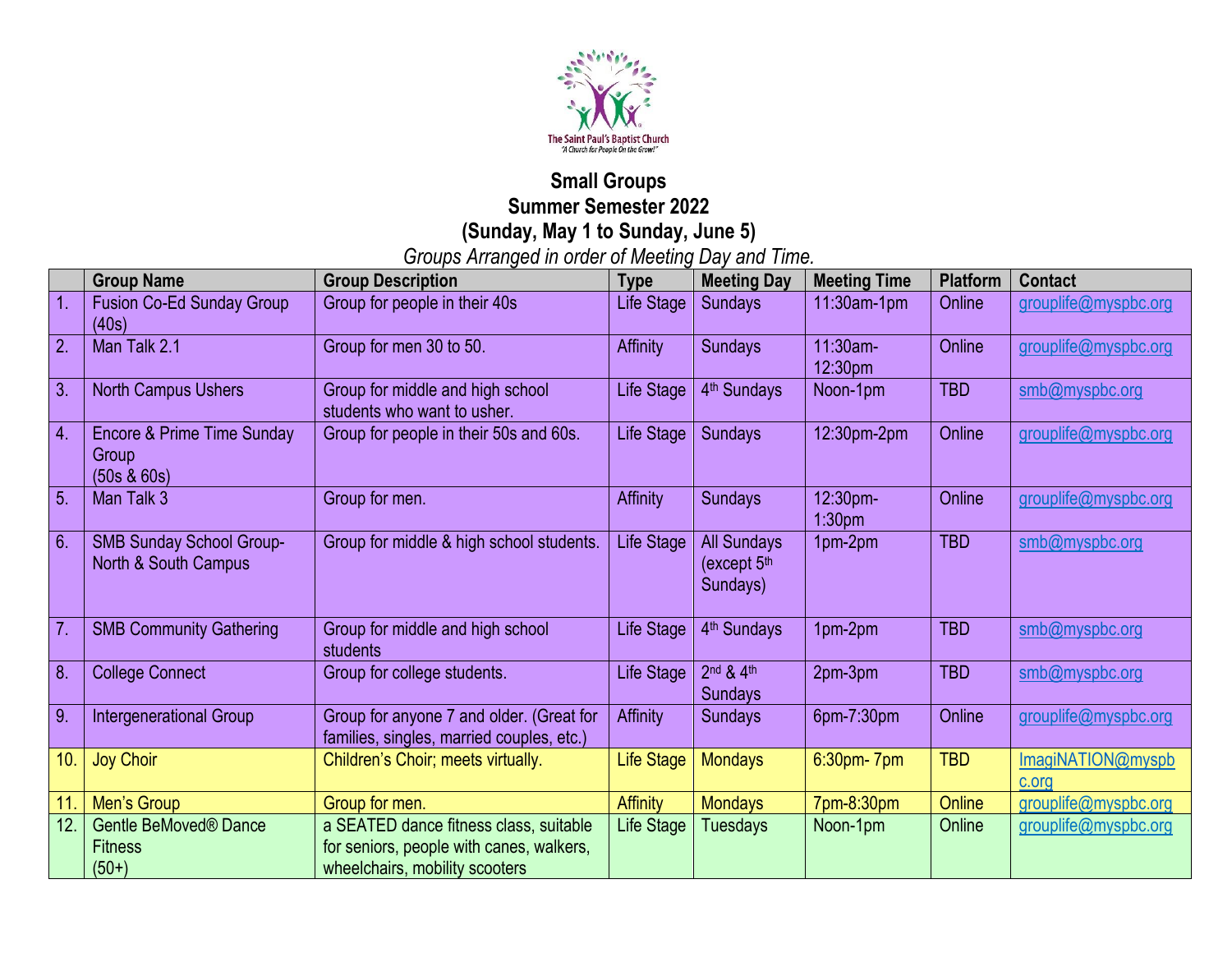|                 | <b>Group Name</b>                                              | <b>Group Description</b>                                                                                                                                                                                                 | <b>Type</b>       | <b>Meeting Day</b>                            | <b>Meeting Time</b>           | <b>Platform</b> | <b>Contact</b>             |
|-----------------|----------------------------------------------------------------|--------------------------------------------------------------------------------------------------------------------------------------------------------------------------------------------------------------------------|-------------------|-----------------------------------------------|-------------------------------|-----------------|----------------------------|
| 13.             | <b>Comfort Carriers</b>                                        | Group for people to gather for<br>encouragement, love, kindness, care,<br>comfort, and support, where the group<br>studies the weekly sermon by way of<br>GPS, Pastor Watson's Bible Study<br>designed for small groups. | Affinity          | <b>Tuesdays</b>                               | 3:30pm-4:30pm                 | Conf.<br>Call   | grouplife@myspbc.org       |
| 14.             | <b>Transformers Men's Group</b>                                | Support group for men.                                                                                                                                                                                                   | Support           | <b>Tuesdays</b>                               | 6pm-7pm                       | Online          | barnabas@myspbc.org        |
| 15.             | <b>Male Chorus Bible Study</b>                                 | Group for men who want to join or who<br>are already a part of the Men's Choir                                                                                                                                           | <b>Ministry</b>   | <b>Tuesdays</b>                               | 6pm-7pm                       | Online          | grouplife@myspbc.org       |
| 16.             | <b>South Campus Ushers</b>                                     | Group for middle and high school<br>students who want to usher.                                                                                                                                                          | <b>Life Stage</b> | 2 <sup>nd</sup> Tuesday                       | 6pm-6:40pm                    | <b>TBD</b>      | smb@myspbc.org             |
| 17.             | <b>Genealogy Group</b>                                         | A small group for those interested in<br>learning more about their ancestry, Bible<br>Study, fellowship and outreach<br>opportunities.                                                                                   | Affinity          | 1st <sub>, 3rd</sub> , 4th<br><b>Tuesdays</b> | $6:30$ pm-8pm                 | Online          | grouplife@myspbc.org       |
| 18.             | Sons & Daughters of the King<br><b>Middle School Mentoring</b> | Mentoring group for Middle School -<br>students.                                                                                                                                                                         | <b>Life Stage</b> | 1 <sup>st</sup> and 3rd<br><b>Tuesdays</b>    | 6:30pm-7:30pm                 | <b>TBD</b>      | smb@myspbc.org             |
| 19.             | <b>Women of Faith Group</b>                                    | Small group for women designed for<br>Bible Study, encouragement, and online<br>fellowship.                                                                                                                              | <b>Life Stage</b> | <b>Tuesdays</b>                               | 7pm-8pm                       | Online          | grouplife@myspbc.org       |
| $\overline{20}$ | Fusion Women's Group (40-<br>49)                               | Women's group for Bible Study (GPS),<br>encouragement, and prayer.                                                                                                                                                       | Life Stage        | <b>Tuesdays</b>                               | 7pm-8:30pm                    | Online          | grouplife@myspbc.org       |
| 21.             | <b>God Chasers Group</b>                                       | Group for women.                                                                                                                                                                                                         | Affinity          | <b>Tuesdays</b>                               | 8pm-9:30pm                    | Conf.<br>Call   | grouplife@myspbc.org       |
| $\overline{22}$ | <b>Encouragement Group</b>                                     | Support group for members in need of<br>encouragement.                                                                                                                                                                   | Support           | Wednesdays                                    | 6pm-7pm                       | Online          | barnabas@myspbc.org        |
| 23.             | <b>Toastmasters Int'l - SPBC</b>                               | Group for those who want to enhance<br>and develop their public speaking skills.                                                                                                                                         | Affinity          | 2nd, 4th, & 5th<br>Wednesdays                 | 6pm-7:30pm                    | Online          | grouplife@myspbc.org       |
| 24.             | <b>Bridge Kids</b>                                             | Children's Bible Study (Pre-K through<br>Elementary)                                                                                                                                                                     | <b>Life Stage</b> | Wednesdays                                    | 6:30pm-7:30<br>pm             | <b>TBD</b>      | ImagiNATION@myspb<br>c.org |
| 25.             | Kisura & Lions of Judah                                        | Mentoring group for high school<br>students.                                                                                                                                                                             | <b>Life Stage</b> | 1st, 2nd, & 3rd<br>Wednesdays                 | 6:30pm-<br>7:30 <sub>pm</sub> | <b>TBD</b>      | smb@myspbc.org             |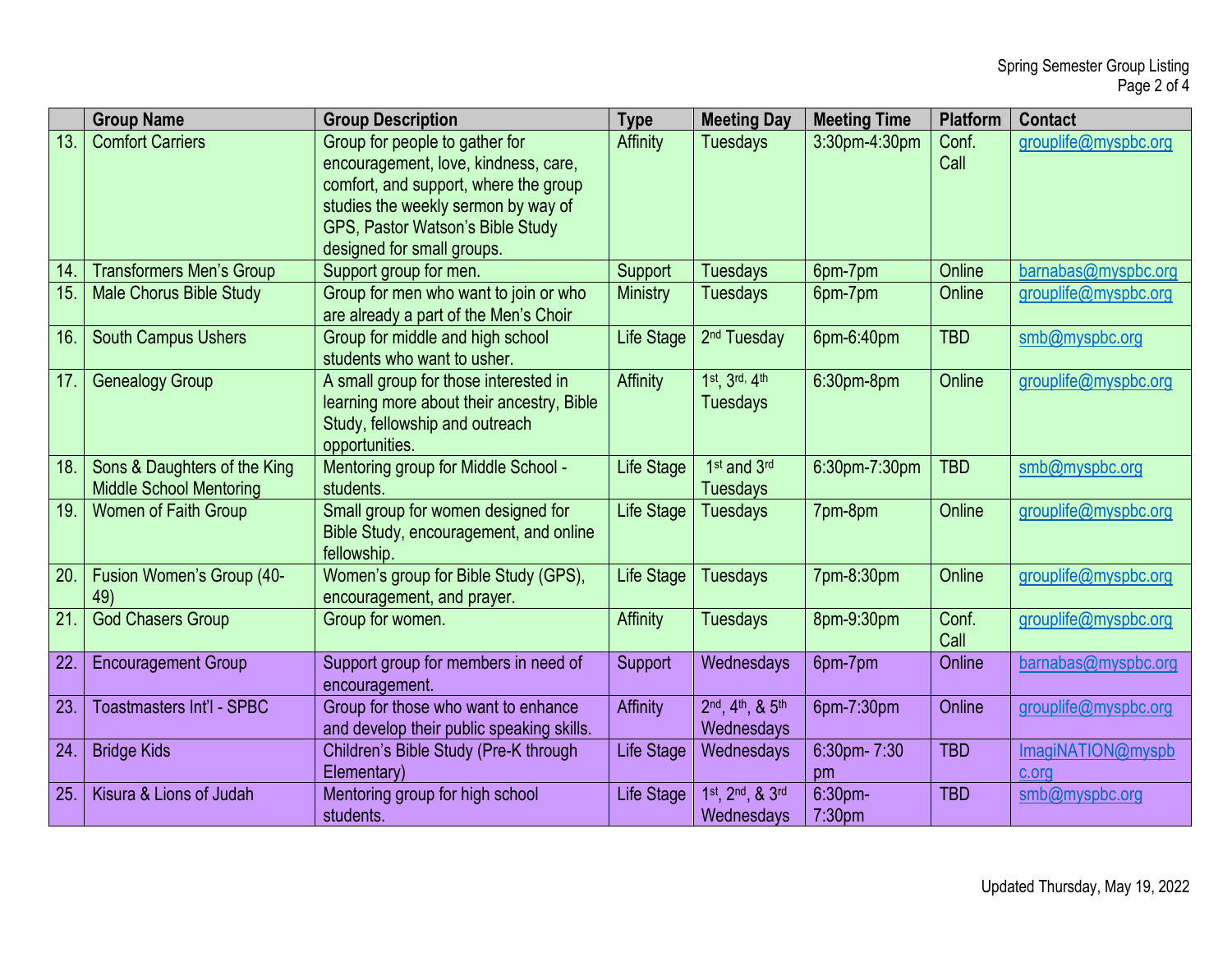|                 | <b>Group Name</b>                                             | <b>Group Description</b>                                                                                                                                                  | <b>Type</b>       | <b>Meeting Day</b>                                | <b>Meeting Time</b>            | <b>Platform</b> | <b>Contact</b>                |
|-----------------|---------------------------------------------------------------|---------------------------------------------------------------------------------------------------------------------------------------------------------------------------|-------------------|---------------------------------------------------|--------------------------------|-----------------|-------------------------------|
| $\overline{26}$ | <b>Young Engineers &amp; Scientists</b><br>(YES)              | Group for students in Grades 3rd-8th who<br>want to learn more about science and<br>engineering.                                                                          | <b>Life Stage</b> | Wednesdays                                        | 7pm-8pm                        | Online          | ImagiNATION@myspb<br>c.org    |
| 27.             | <b>Tidy Lawn Group</b>                                        | Group for those who want to exchange<br>ideas, experiences, and discuss new<br>technology about maintaining/sustaining<br>healthy lawns and landscapes in all<br>seasons. | Affinity          | $1st$ & $3rd$<br>Wednesdays                       | 7pm-8:30pm                     | Online          | grouplife@myspbc.org          |
| 28.             | <b>BeMoved<sup>®</sup> Dance Fitness</b><br>$(50+)$           | A low impact dance class designed for<br>movers aged 50+                                                                                                                  | <b>Life Stage</b> | <b>Thursdays</b>                                  | Noon-1pm                       | Online          | grouplife@myspbc.org          |
| 29.             | Da Hype Youth Choir                                           | Choir for persons in middle & high<br>school.                                                                                                                             | <b>Life Stage</b> | <b>All Thursdays</b><br>(except 5th<br>Thursdays) | 6pm-7pm                        | <b>TBD</b>      | smb@myspbc.org                |
| 30.             | <b>Pursuit Bible Study for Young</b><br><b>Adults (20-39)</b> | <b>Bible Study for Young Adults.</b>                                                                                                                                      | Life Stage        | Friday                                            | 7pm-8pm                        | Online          | Lance.watsonjr@mysp<br>bc.org |
| 31.             | Unload It All (Grief Share)                                   | Grief Support group.                                                                                                                                                      | Support           | <b>Saturdays</b>                                  | 10am-11:30pm                   | Online          | barnabas@myspbc.org           |
| 32.             | Ayinde' 2 Liturgical Dancers                                  | Dance Group.                                                                                                                                                              | <b>Life Stage</b> | 2nd & 4th<br>Saturdays                            | 10:30am-Noon                   | <b>TBD</b>      | ImagiNATION@myspb<br>c.org    |
| 33.             | Foundations                                                   | Group to encourage and to help people.                                                                                                                                    | Affinity          | <b>Saturdays</b>                                  | 11am-12:30pm                   | Online          | grouplife@myspbc.org          |
| 34.             | <b>Boyz Bound for Success</b><br><b>Mentoring Group</b>       | Group for middle and high school boys                                                                                                                                     | <b>Life Stage</b> | 2 <sup>nd</sup> Saturdays                         | 11am-Noon                      | <b>TBD</b>      | smb@myspbc.org                |
| 35.             | Man Talk 1                                                    | Group for Men                                                                                                                                                             | <b>Affinity</b>   | <b>Saturdays</b>                                  | Noon to 1pm                    | Conf.<br>Call   | grouplife@myspbc.org          |
| 36.             | Man Talk 4                                                    | Group for Men                                                                                                                                                             | <b>Affinity</b>   | <b>Saturdays</b>                                  | Noon-1:30pm                    | Conf.<br>Call   | grouplife@myspbc.org          |
| 37.             | <b>Lady Talk</b>                                              | Group for women.                                                                                                                                                          | Affinity          | <b>Saturdays</b>                                  | 12:15pm-<br>1:30 <sub>pm</sub> | Conf.<br>Call   | grouplife@myspbc.org          |
| 38.             | Living Life Together                                          | Co-ed, intergenerational group that<br>meets for Bible Study, fellowship, and<br>fun. Currently studying Giving Thanks to<br>God (from Jesus Calling series).             | Affinity          | $1st$ & $3rd$<br><b>Saturdays</b>                 | 12:30pm-<br>2:30 <sub>pm</sub> | Online          | grouplife@myspbc.org          |
| 39.             | <b>Girl Scouts (North campus)</b>                             | Cadettes (Grades 6-8), Seniors/<br>Ambassadors (Grades 9-12)                                                                                                              | <b>Affinity</b>   | <b>Varies</b>                                     | <b>Varies</b>                  | <b>TBD</b>      | ImagiNATION@myspb<br>c.org    |

Updated Thursday, May 19, 2022